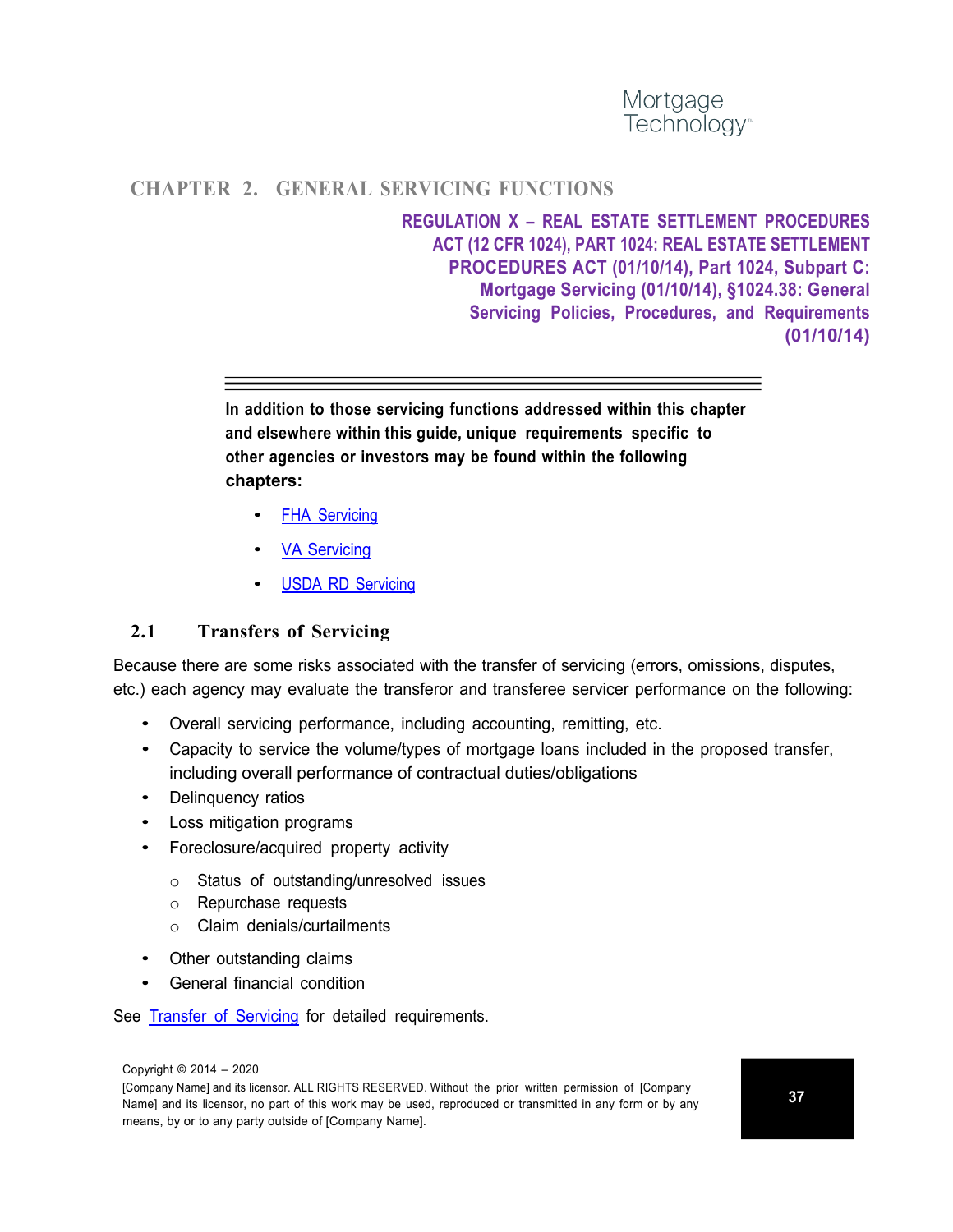

## **CHAPTER 3. QUALITY ASSURANCE PROGRAM**

The [Company Name] Quality Control and Assurance Plan should be consulted in its entirety for implementation and operational requirements. The following summary relates only to servicing and is provided here as a convenient reference.

### **3.1 Temporary Guidance – COVID-19 Impact**

Due to the impact of COVID-19 (coronavirus), Fannie Mae and Freddie Mac have temporarily expanded quality control requirements.

### **Reverifications**

Any income, employment, or asset reverifications that are typically mailed may be completed verbally or electronically. If verbal or electronic verification cannot be required, [Company Name] can temporarily waive the requirement. All loans for which reverification cannot be completed must be tracked and [Company Name] must conduct a special discretionary sample and perform reverifications upon expiration of this temporary guidance. Post-closing QC reverifications if the employment, income and/or assets have been fully validated using the DU validation service. when the original or electronic verifications that are typically mailed may verbal or electronic verification cannot be required. [Compaint electronic verification cannot be required. [Compaint electronic of this temporary

#### **Appraisal Field Reviews**

Typically, [Company Name] must obtain field reviews on 10% of its random sample; however, during the COVID-19 impact period, [Company Name] may use Collateral Underwriter or other third-party tools for this sample. If the reviewer reaches a different opinion regarding the property value, then if possible, [Company Name] must obtain a field review. A desk review by [Company Name]'s QC staff is still required on the remaining 90% sample.

### **Termination of Mortgage Insurance**

If a borrower requests termination of conventional mortgage insurance based on either the original or current value of the property, [Company Name] must verify that the mortgage loan is current when termination is requested. If the borrower had a financial hardship related to COVID-19, [Company Name] must not consider any payment that is 30 or more days past due in the late 12 months, or 60 or more days past due in the last 24 months. COVID-19 financial hardship may be evidenced through acceptance of a COVID-19 related forbearance plan, repayment plan, or payment deferral.

### **3.2 Servicing System Quality Assurance (QA) Program**

Servicing Department - Systems Administration is responsible for the following:

Copyright © 2014 – 2020

<sup>[</sup>Company Name] and its licensor. ALL RIGHTS RESERVED. Without the prior written permission of [Company Name] and its licensor, no part of this work may be used, reproduced or transmitted in any form or by any means, by or to any party outside of [Company Name].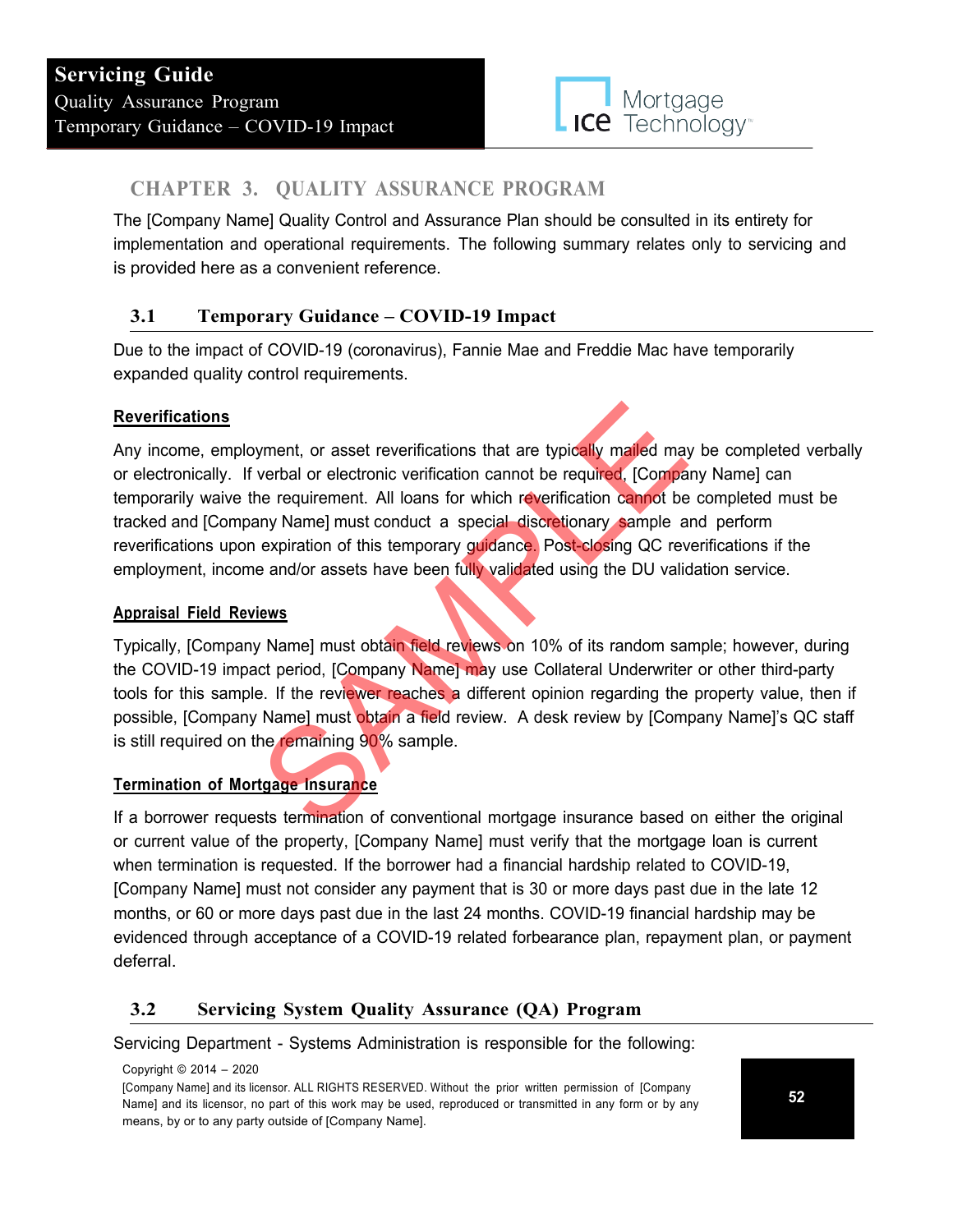

## **CHAPTER 4. REGULATORY COMPLIANCE**

This chapter of the [Company Name] Servicing Guide provides a summary of relevant regulatory compliance policies. The full [Company Name] compliance management system and compliance policies are not reflected below.

Readers are cautioned to rely on the contents of this chapter as a reference or brief summary only.

Procedural implementation must be validated by referring to the full [Company Name] Regulatory Compliance Manual and compliance management system in its entirety.

### **4.1 Anti-Money Laundering**

The Financial Crimes Enforcement Network (FinCEN) has issued final regulations requiring non-bank residential mortgage lenders and originators to establish anti-money laundering (AML) programs and file suspicious activity reports (SARs), just as FinCEN required of other types of financial institutions.

These AML programs must assist the mortgage lenders and originators in detecting suspicious activity and require the filing of Suspicious Activity Reports. Non-bank residential mortgage lenders or originators must have an AML program in place to comply. The AML program must, at a minimum, do the following: The Enforcement Network (FinCEN) has issued final regulations researchers and originators to establish anti-money laundering<br>ty reports (SARs), just as FinCEN required of other types ones must assist the mortgage lenders a

- Incorporate policies, procedures and internal controls to prevent money laundering and terrorist financing
- Designate a compliance officer
- Provide for ongoing training of appropriate staff
- Require independent testing to monitor the program

The AML program and manual must be made available to FinCEN upon request. Any failure to comply with FinCEN's AML program requirement may result in civil and/or criminal penalties.

These requirements also apply to servicers.

### **4.2 E-SIGN**

**Electronic Signatures in Global and National Commerce Act - E-Sign (15 USC 7001), CHAPTER 96: ELECTRONIC SIGNATURES IN GLOBAL AND NATIONAL COMMERCE (01/03/07) FHA ML 2014-03: Electronic Signatures (01/30/14)**

Copyright © 2014 – 2020

[Company Name] and its licensor. ALL RIGHTS RESERVED. Without the prior written permission of [Company Name] and its licensor, no part of this work may be used, reproduced or transmitted in any form or by any means, by or to any party outside of [Company Name].